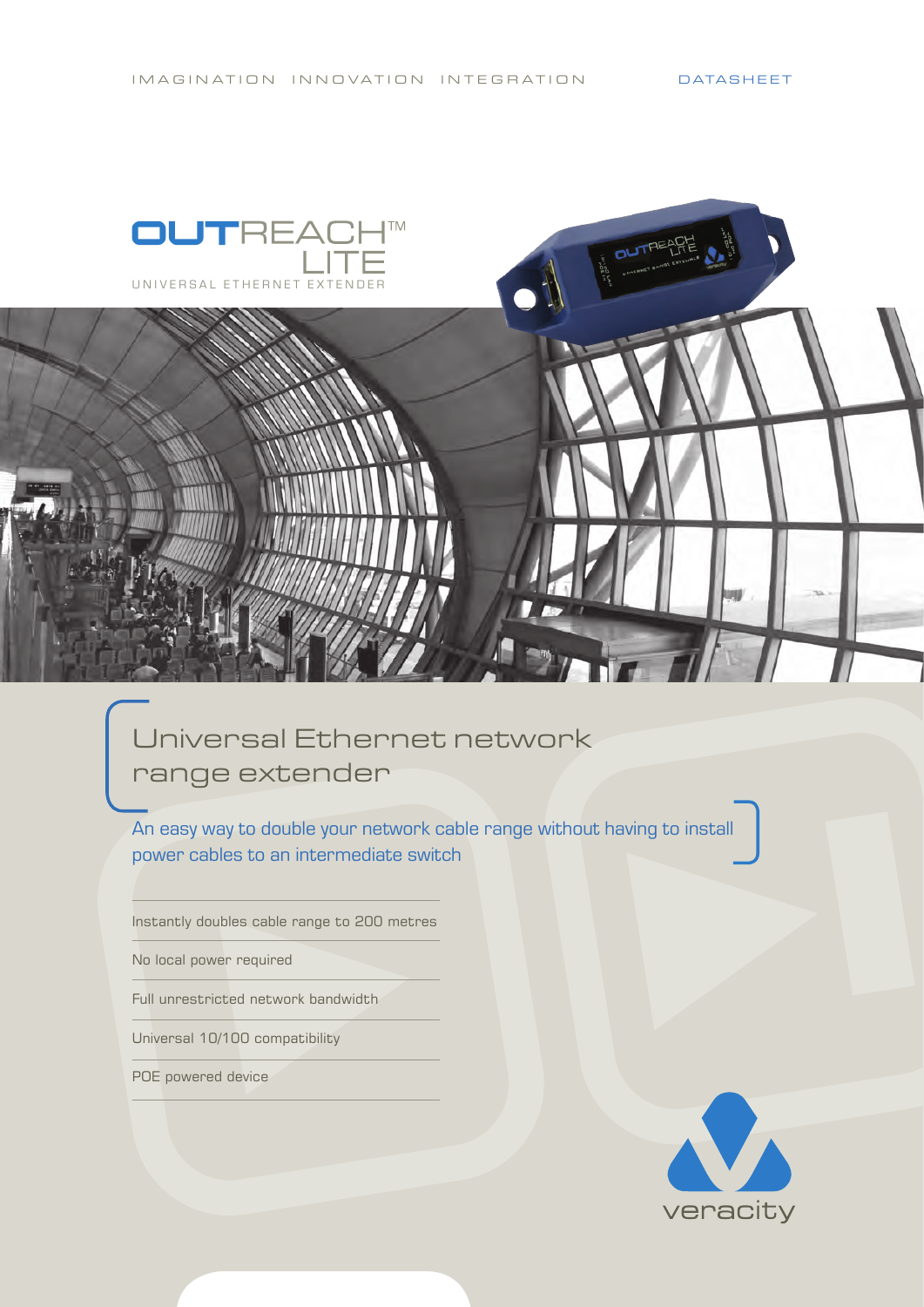## OUTREACH Lite overcomes the distance limits of Ethernet, instantly

Simply connect an OUTREACH Lite in line with the network cable and instantly double its range to 200 metres (656 ft). No set-up or network configuration is required.

Ethernet is the ubiquitous technology for Local Area Network (LAN) installation, and the majority of networks in place use the 100BASE-T network standards.

demand network connections that exceed link can easily be upgraded using a lowthe maximum 100 metres (328 feet) cost POE injector such as Veracity's distance limit for wired Ethernet.

OUTREACH Lite provides an instant No set-up or network configuration is solution to this restriction. Simply connect an OUTREACH Lite in line with sets up network speed, duplex and the network cable - adding a Power over Ethernet (POE) injector if required - to double the available range to 200 metres (656 feet).

#### Simple installation

the universal 802.3af POE standard, so it can draw its own power from the network connection. No local power is located exactly where it is needed.

However, many security installations (Diagram 1). If POE is not available, the Unrestricted network connections up to If your network switch has POE, simply connect OUTREACH Lite up to 100 metres from the switch, and it will deliver another 100 metres' reach over regular Cat 5e or similar cable OUTSOURCE (Diagram 2).

> required, as OUTREACH Lite automatically crossover on connection, and does not require an IP or MAC address.

#### Go further

OUTREACH Lite takes advantage of Veracity's OUTREACH Max may be If POE and network extension beyond 200 metres (656 feet) is required, installed to extend Ethernet and POE to OUTREACH Lite.

required, so OUTREACH Lite can be For example, a 400 metre (1312 feet) connection between a POE switch and another network device can be achieved by fitting two OUTREACH Maxes at 100 metre intervals along the cable, followed by an OUTREACH Lite.

2.2 kilometres (1.4 miles) are possible, depending on configuration and POE source. See the OUTREACH MAX XT datasheet, or read Veracity's "Long Range Ethernet Extension" white paper.

#### No restrictions

Because OUTREACH Max and OUTREACH Lite simply restore the network connection every 100 metres, the full (200Mbit/s) bandwidth of 100BASE-T Ethernet is maintained across the entire link. This maximises performance and transparency, with no risk of a reduced or unpredictable bandwidth, even at distances of several hundred metres or more.



*Diagram 1. OUTREACH Lite is powered by POE, so it can double Ethernet range without requiring a local power outlet.*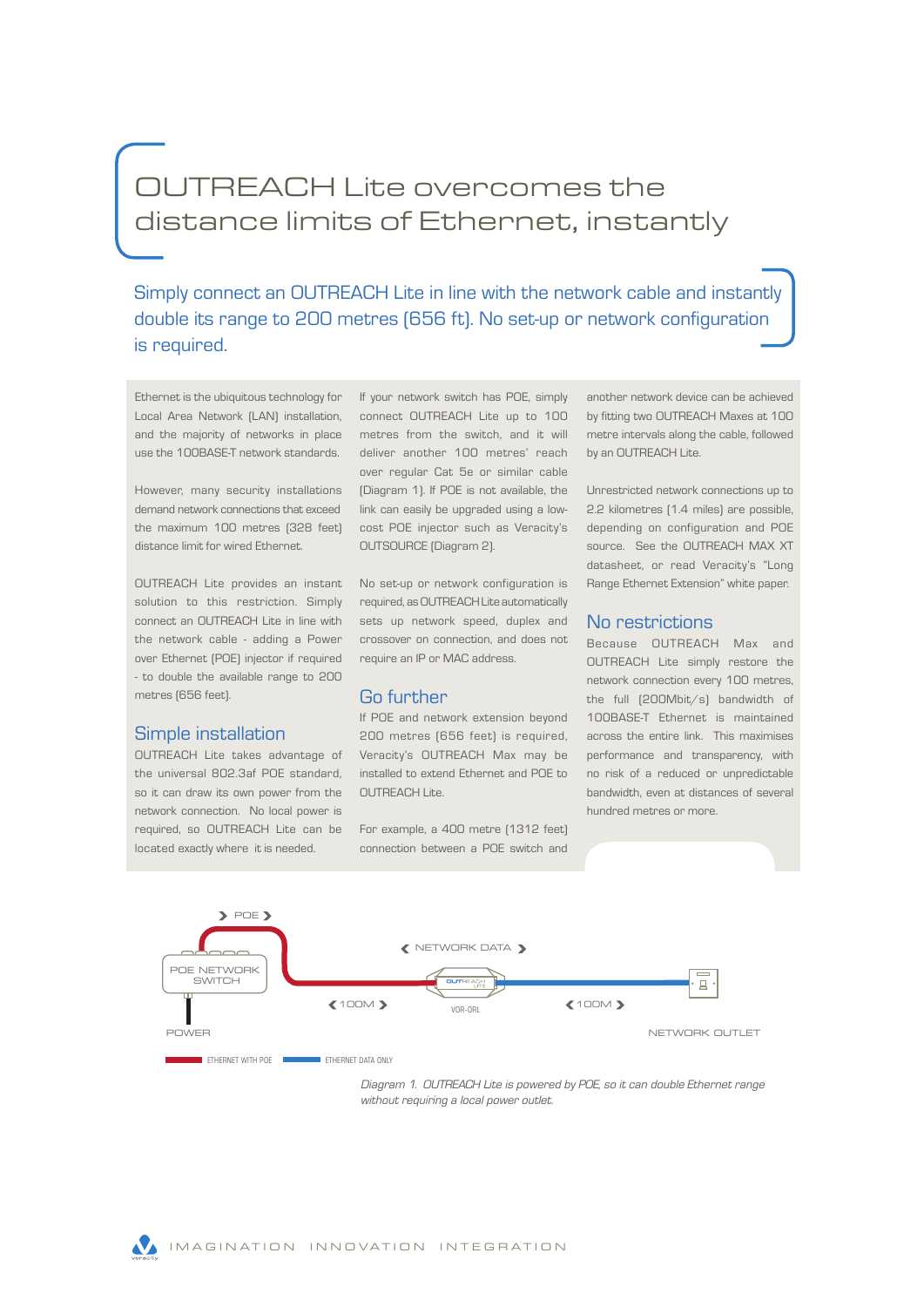Combine Veracity IP transmission products for the solution you need



*Diagram 2. If POE is not already available, it can easily be added using Veracity's OUTSOURCE injector.*



*Diagram 3. OUTREACH Max extends POE as well, so it can be used in combination with OUTREACH Lite for even greater extension range.*

# Which type of OUTREACH do I need?

### Choosing between OUTREACH Max and OUTREACH Lite is straightforward:

If only Ethernet extension is required, use OUTREACH Lite

OUTREACH Lite extends Ethernet only and does not forward POE.

### If POE forwarding is also required, use OUTREACH Max

OUTREACH Max supports all standards of POE forwarding, but does not support data-only extension.

For outdoor LAN extension, please see OUTREACH Max XT and OUTREACH Lite XT versions.

For network extension to devices which are unknown or may change, please consider OUTREACH Quad.